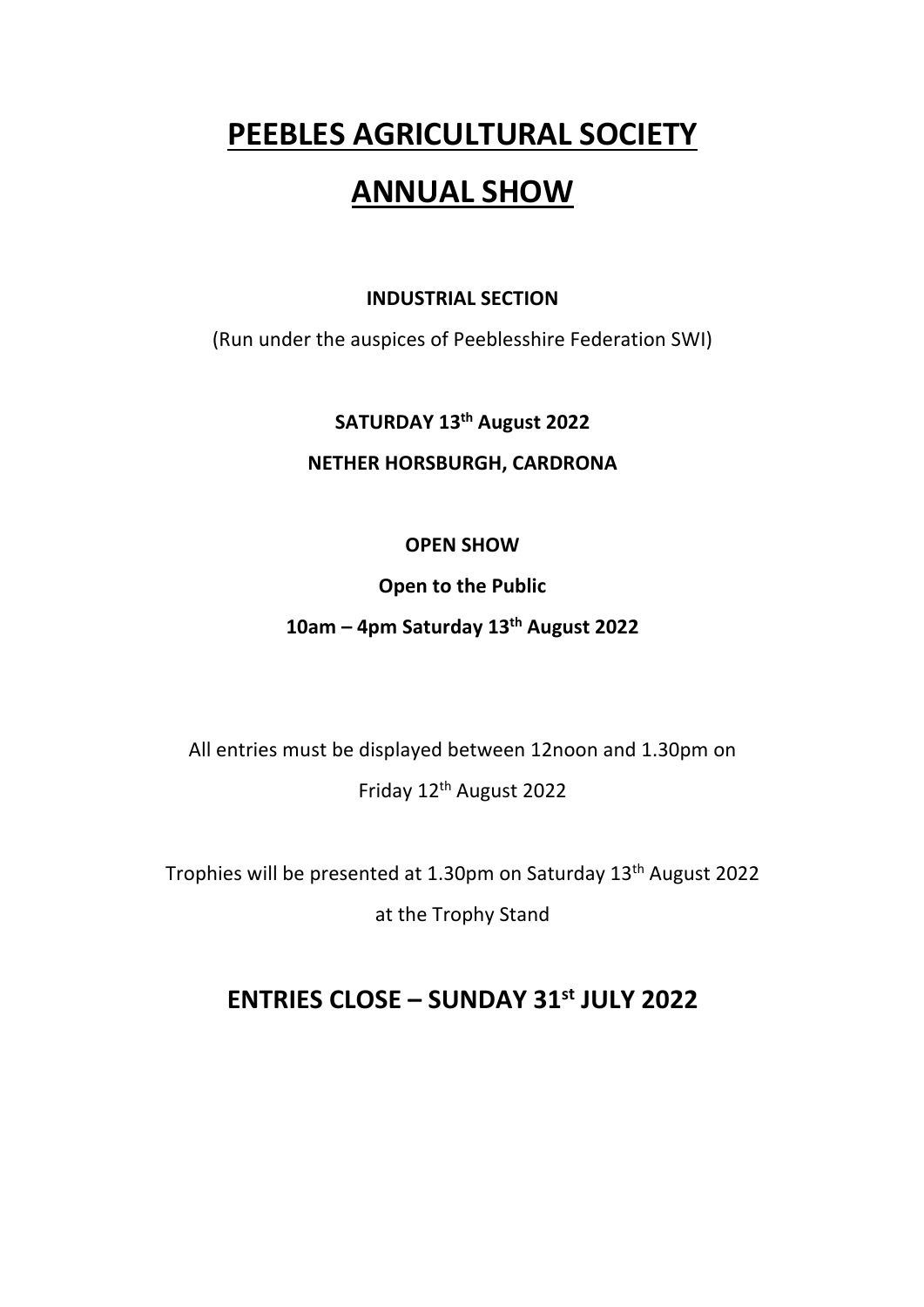| <b>SWI TROPHIES (Institutes and Members of SWI)</b> |                                                                        |  |  |  |  |
|-----------------------------------------------------|------------------------------------------------------------------------|--|--|--|--|
| Mrs Watson Cup                                      | Institute with most points in Section<br>$1$ and $2$                   |  |  |  |  |
| <b>Mrs Sutherland Cup</b>                           | Institute with most points in<br><b>Handcraft Section</b>              |  |  |  |  |
| Mrs Thomson Cup                                     | Institute with most points in show                                     |  |  |  |  |
| 75 <sup>th</sup> Anniversary                        | Institute with 25 members or under -<br>most points in show            |  |  |  |  |
| Mr Douglas Barty Cup                                | Individual SWI member with most<br>points in show                      |  |  |  |  |
| Linnburn Rosebowl                                   | Runner-up to individual SWI member<br>with most points in Show         |  |  |  |  |
| <b>Elizabeth Borland Quaich</b>                     | Best article in Baking Section                                         |  |  |  |  |
| <b>Elizabeth Borland Quaich</b>                     | <b>Best article in Handcrafts Section</b>                              |  |  |  |  |
|                                                     | <b>OPEN TROPHIES (Can be won by members/non members)</b>               |  |  |  |  |
| <b>Betty Knox Memorial Trophy</b>                   | Person with most points in Floral Art                                  |  |  |  |  |
| Royal Wedding 1981                                  | Person with most points in Handcraft<br>Section                        |  |  |  |  |
| <b>Retson Salver</b>                                | Person with most points in Section 1<br>and 2                          |  |  |  |  |
| <b>JUNIOR TROPHIES</b>                              |                                                                        |  |  |  |  |
| Peeblesshire Fed Cup                                | Person with most points in Junior<br>Section A (7 and under)           |  |  |  |  |
| Whitebridge Cup                                     | Person with most points in Junior<br>Section B (8-11 years)            |  |  |  |  |
| <b>West Linton Cup</b>                              | Person with most points in Junior<br>Section C (12-16 years)           |  |  |  |  |
|                                                     | PEEBLESSHIRE JUNIOR AGRICULTURAL CLUB                                  |  |  |  |  |
| JA Kennedy Cup                                      | Individual Junior Agricultural Club<br>member with most points in show |  |  |  |  |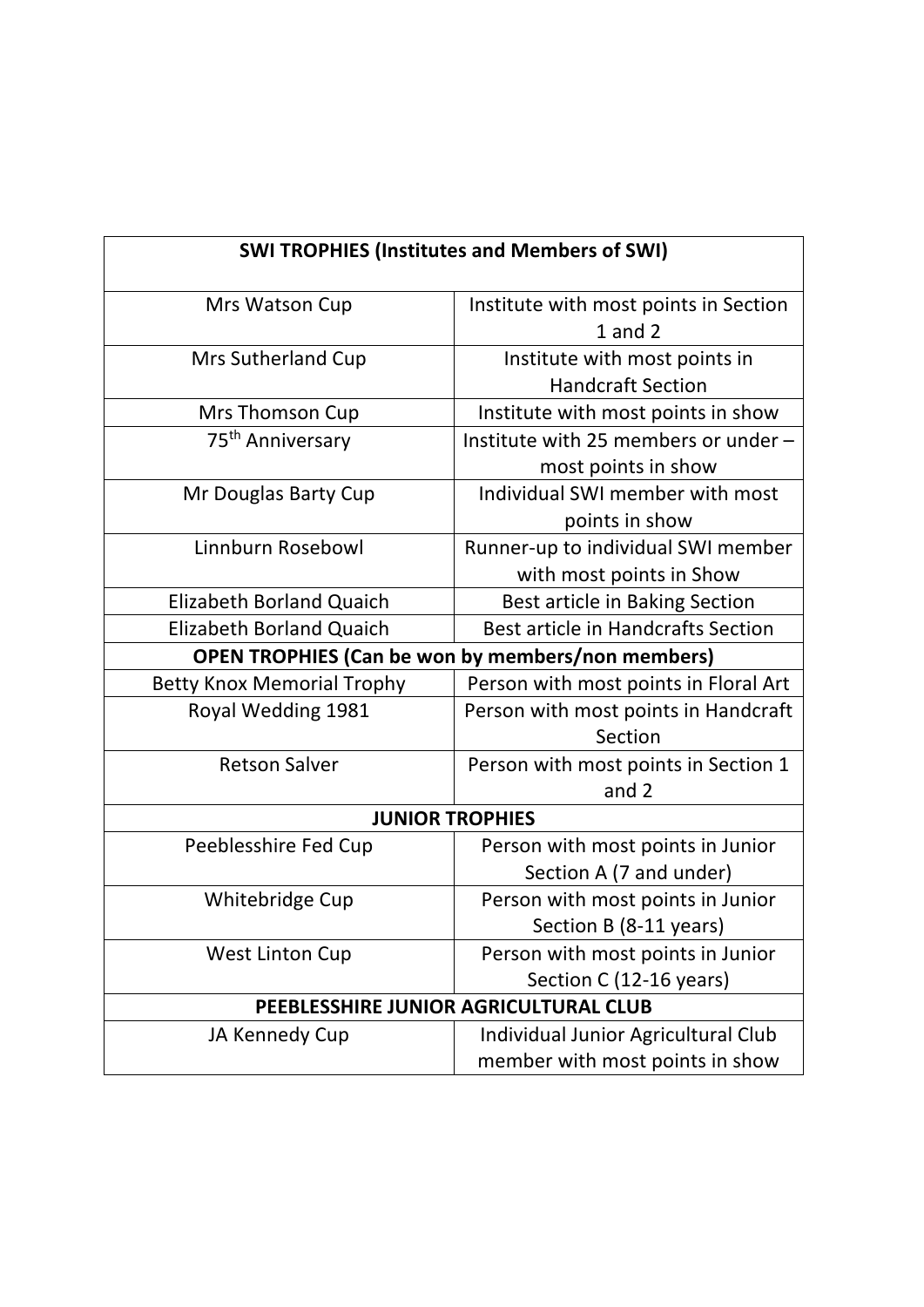| <b>RULES</b> |                                                                                                                                                                |  |  |  |
|--------------|----------------------------------------------------------------------------------------------------------------------------------------------------------------|--|--|--|
| 1.           | All entries to be displayed between 12 noon and 1.30pm on Friday, 12 <sup>th</sup><br>August 2022                                                              |  |  |  |
| 2.           | All classes are open – Do not have to be an SWI Member                                                                                                         |  |  |  |
| 3            | One entry per person allowed in each class                                                                                                                     |  |  |  |
| 4.           | Entry Tickets will be provided by the Secretary on Friday, 12 <sup>th</sup> August 2022<br>and these should be firmly attached either by pins or elastic bands |  |  |  |
| 5.           | Articles previously shown at this Show are not eligible                                                                                                        |  |  |  |
| 6.           | Baking to be shown on cardboard plates and no cake mixes to be used. Jams<br>to be covered with cellophane or new metal lids. NO PLASTIC LIDS                  |  |  |  |
| 7.           | Photographs must have been taken by the entrant                                                                                                                |  |  |  |
| 8.           | Where merited, Highly Commended Tickets will be awarded (Value 1 point)                                                                                        |  |  |  |
| 9.           | SWI Cups are awarded to Peeblesshire Institutes and members only.                                                                                              |  |  |  |
| 10.          | Entry to the Homecraft Section does not entitle you to free entry to the Show<br>on 13th August 2022.                                                          |  |  |  |
| 11.          | The tent will be completely cleared by officials at 4.15pm on Saturday $13th$<br>August.                                                                       |  |  |  |
| 12.          | Entries to be uplifted at 4.45pm on Saturday, 13 <sup>th</sup> August. Entries can only be<br>uplifted on production of Ticket of Authorisation.               |  |  |  |
| 13.          | Peeblesshire Federation will not be held responsible for loss or damage to<br>goods                                                                            |  |  |  |
| 14.          | Cash prizes will only be paid in the Children's Section                                                                                                        |  |  |  |
| 15.          | Adult Entries are 20p per entry                                                                                                                                |  |  |  |

# **ENTRIES CLOSE – SUNDAY 31st JULY 2022**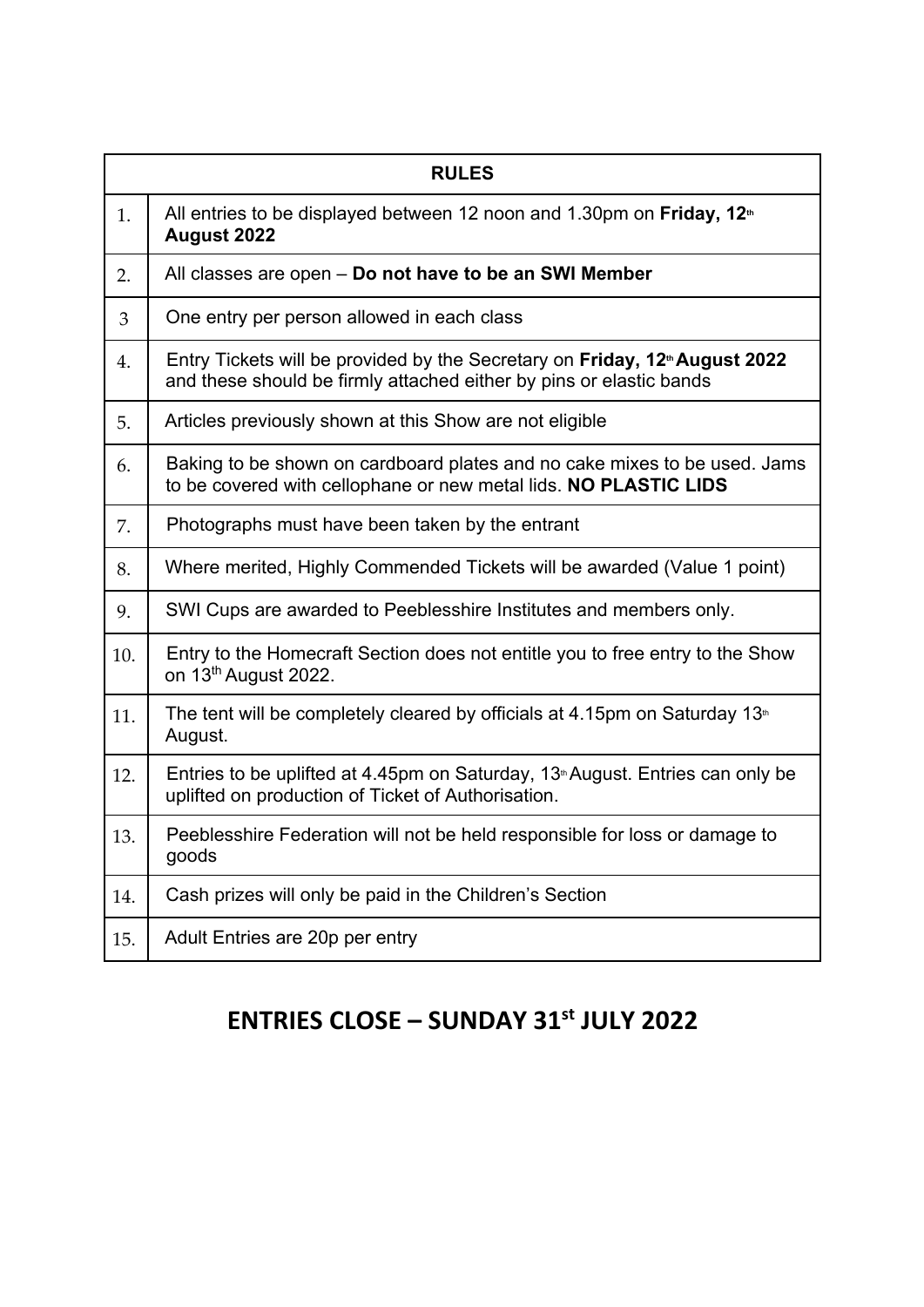| Class          | Section 1                                    | Class | <b>Section 3</b>                                    |  |
|----------------|----------------------------------------------|-------|-----------------------------------------------------|--|
| $\mathbf{1}$   | 3 dropped scones                             | 25    | Knitted baby hat 4 ply- to be donated (no<br>holes) |  |
| $\overline{2}$ | 3 cherry oven scones                         | 26    | Knitted childs hoodie                               |  |
| 3              | 2 empire biscuits                            | 27    | Pair knitted socks                                  |  |
| 4              | 3 brown rolls using yeast                    | 28    | Crochet xmas decoration in 20                       |  |
| 5              | Date, banana & rum loaf (recipe<br>provided) | 28    | Item in wool crochet DK                             |  |
| 6              | Plain gingerbread approx. 1lb                | 30    | Fantasy creature - any craft                        |  |
| $\overline{7}$ | 2 petticoat tails                            | 31    | Article in bead work                                |  |
| 8              | Border tart approx 4 in                      | 32    | Handwritten envelope addressed to the Show          |  |
|                |                                              |       | Secretary                                           |  |
| 9              | 2 chocolate eclairs                          | 33    | Pencil drawing                                      |  |
| 10             | 2 decorated cup cakes                        | 34    | Painting of a tree in any medium                    |  |
|                |                                              | 35    | Recycled item                                       |  |
| Class          | <b>Section 2</b>                             | 36    | Item of jewellery                                   |  |
| 11             | Individual quiche                            | 37    | Photo 6"x8" - 'Circles'                             |  |
| 12             | Small bottle of home made lemonade           | 38    | Photo 6"x8" - Insects                               |  |
| 13             | Glass of lemon mousse                        |       |                                                     |  |
| 14             | Small portion savoury dip                    | Class | Section 4 - Men only                                |  |
| 15             | 6 squares of tablet                          | 39    | Chocolate sponge                                    |  |
| 16             | Raspberry jam                                |       |                                                     |  |
| 17             | Lemon curd                                   | Class | <b>Junior Section (7 years and under)</b>           |  |
| 18             | Strawberry jam                               | 40    | Fruit and vegetable animal                          |  |
| 19             | Fresh apricot jam                            | 41    | Drawing of a birthday cake                          |  |
| 20             | Sweet chilli jam                             | 42    | Crispy cake birds nest                              |  |
| 21             | Fruit jelly - any variety                    |       |                                                     |  |
| 22             | Small floral exhibit in a cup cake case      | Class | <b>Junior Section (8-12 years)</b>                  |  |
|                | not exceeding 6"x6"x6"                       |       |                                                     |  |
| 23             | Show day - floral exhibit of natural         | 43    | Fruit and vegetable animal                          |  |
|                | plant material 2ftx2ft 'Queens jubilee'      |       |                                                     |  |
| 24             | Hand tied bunch garden flowers to be         | 44    | Decorated stone                                     |  |
|                | displayed in water                           |       |                                                     |  |
|                |                                              | 45    | <b>Bird Box</b>                                     |  |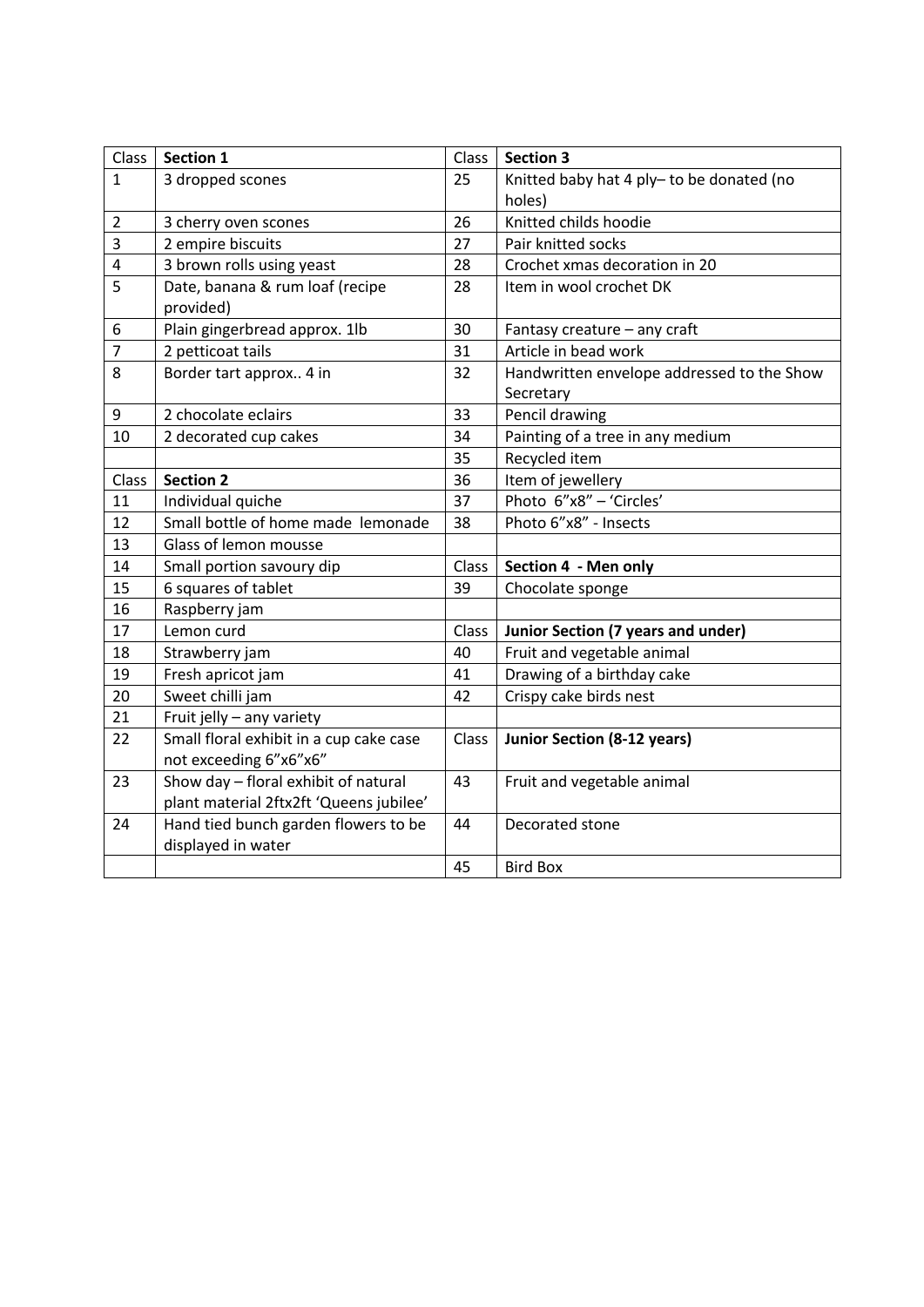#### Recipe

### **Date, Banana and Rum Loaf**

#### Method:

Heat oven to 180/fan 160c/gas 4. Line 2 x 1lb loaf tin with non-stick baking paper, using a little oil to make it stick. Put the dates into a small pan with 200ml boiling water and simmer for 5 mins. Drain the liquid into a jug, then put the dates into a food processor. Add the bananas and 100ml of the date liquid and whizz until smooth. Mix the nuts, dried fruit, polenta, spice, and baking powder in a bowl, then add he date puree and rum, and stir until combined.

Whisk the egg whites to soft peaks and fold into the cake mix. Tip into the tins (they will be quite full) then top with the remaining pecans and the banana chips and sugar, if using. Bake for 1 hour until golden and crusty and a skewer comes out clean. Cool completely before cutting into slices.

#### Ingredients

250g pack stoned, ready to eat dates 2 small or 1 large bananas (140g/5oz in weight) 100g pecan, 85g/3oz roughly chopped, rest left whole 200g raisin 200g sultana 100g fine polenta 2 tsp mixed spice 2 tsp baking powder (use gluten free if needed) 3 tbsp dark rum 2 egg whites A few banana chips and 1 tsp sugar

(optional) to decorate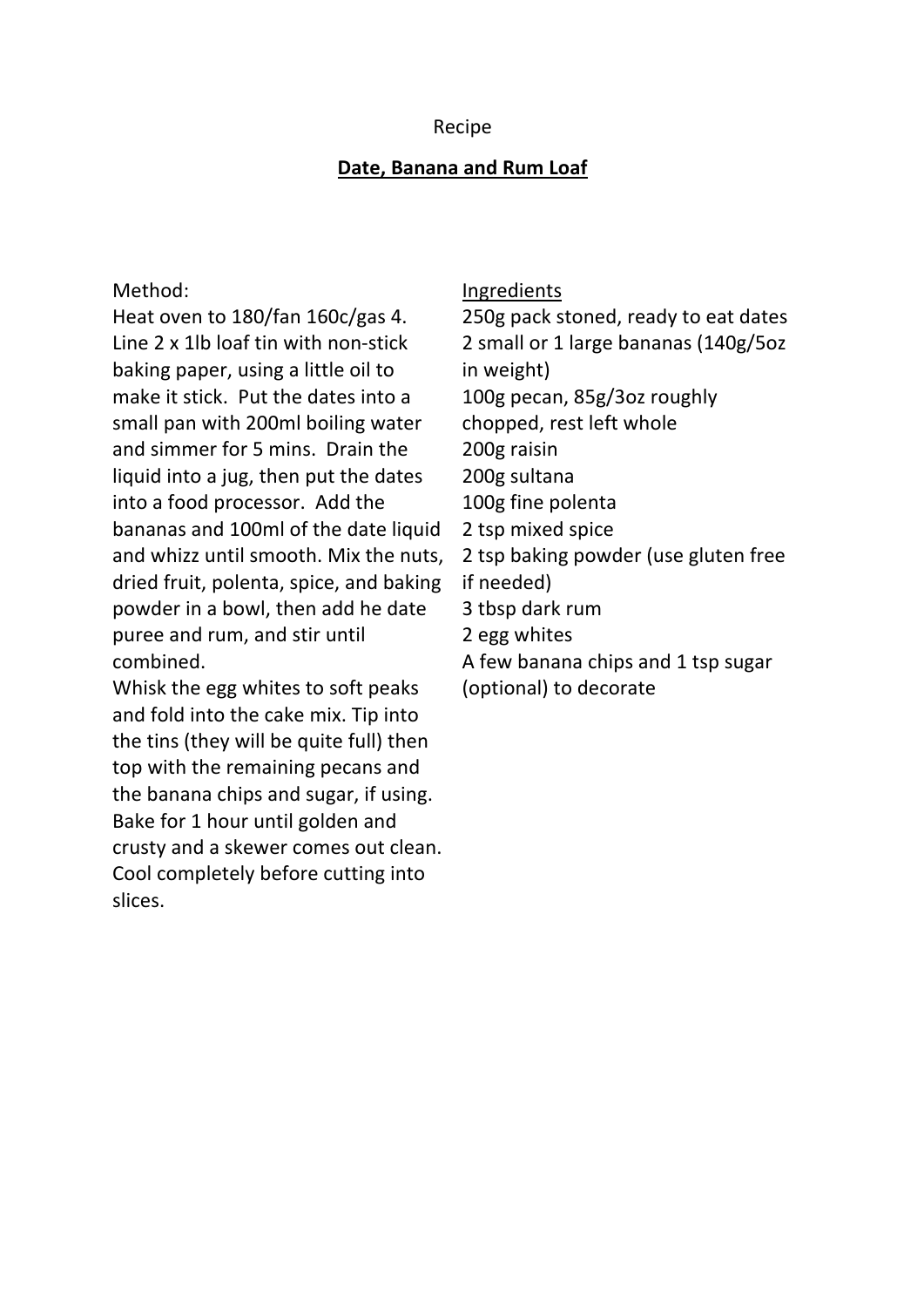| Class          | <b>Section 1</b>                                                                | Class | <b>Section 3</b>                                           |
|----------------|---------------------------------------------------------------------------------|-------|------------------------------------------------------------|
| $\mathbf{1}$   | 3 dropped scones                                                                | 25    | Knitted baby hat 4 ply- to be<br>donated (no holes)        |
| $\overline{2}$ | 3 cherry oven scones                                                            | 26    | Knitted childs hoodie                                      |
| 3              | 2 empire biscuits                                                               | 27    | Pair knitted socks                                         |
| 4              | 3 brown rolls using yeast                                                       | 28    | Crochet xmas decoration in 20                              |
| 5              | Date, banana & rum loaf (recipe<br>provided)                                    | 28    | Item in wool crochet DK                                    |
| 6              | Plain gingerbread approx. 1lb                                                   | 30    | Fantasy creature - any craft                               |
| 7              | 2 petticoat tails                                                               | 31    | Article in bead work                                       |
| 8              | Border tart approx 4 in                                                         | 32    | Handwritten envelope<br>addressed to the Show<br>Secretary |
| 9              | 2 chocolate eclairs                                                             | 33    | Pencil drawing                                             |
| 10             | 2 decorated cup cakes                                                           | 34    | Painting of a tree in any<br>medium                        |
|                |                                                                                 | 35    | Recycled item                                              |
| Class          | <b>Section 2</b>                                                                | 36    | Item of jewellery                                          |
| 11             | Individual quiche                                                               | 37    | Photo 6"x8" - 'Circles'                                    |
| 12             | Small bottle of home made lemonade                                              | 38    | Photo 6"x8" - Insects                                      |
| 13             | Glass of lemon mousse                                                           |       |                                                            |
| 14             | Small portion savoury dip                                                       | Class | Section 4 - Men only                                       |
| 15             | 6 squares of tablet                                                             | 39    | Chocolate sponge                                           |
| 16             | Raspberry jam                                                                   |       |                                                            |
| 17             | Lemon curd                                                                      | Class | <b>Junior Section (7 years and</b><br>under)               |
| 18             | Strawberry jam                                                                  | 40    | Fruit and vegetable animal                                 |
| 19             | Fresh apricot jam                                                               | 41    | Drawing of a birthday cake                                 |
| 20             | Sweet chilli jam                                                                | 42    | Crispy cake birds nest                                     |
| 21             | Fruit jelly - any variety                                                       |       |                                                            |
| 22             | Small floral exhibit in a cup cake case<br>not exceeding 6"x6"x6"               | Class | <b>Junior Section (8-12 years)</b>                         |
| 23             | Show day - floral exhibit of natural<br>plant material 2ftx2ft 'Queens jubilee' | 43    | Fruit and vegetable animal                                 |
| 24             | Hand tied bunch garden flowers to be<br>displayed in water                      | 44    | Decorated stone                                            |
|                |                                                                                 | 45    | <b>Bird Box</b>                                            |

# ENTRIES: Please put a  $\checkmark$  at the class you wish to enter – each entry 20p

Name: Address:

Tel No:

Institute:

Amount: £